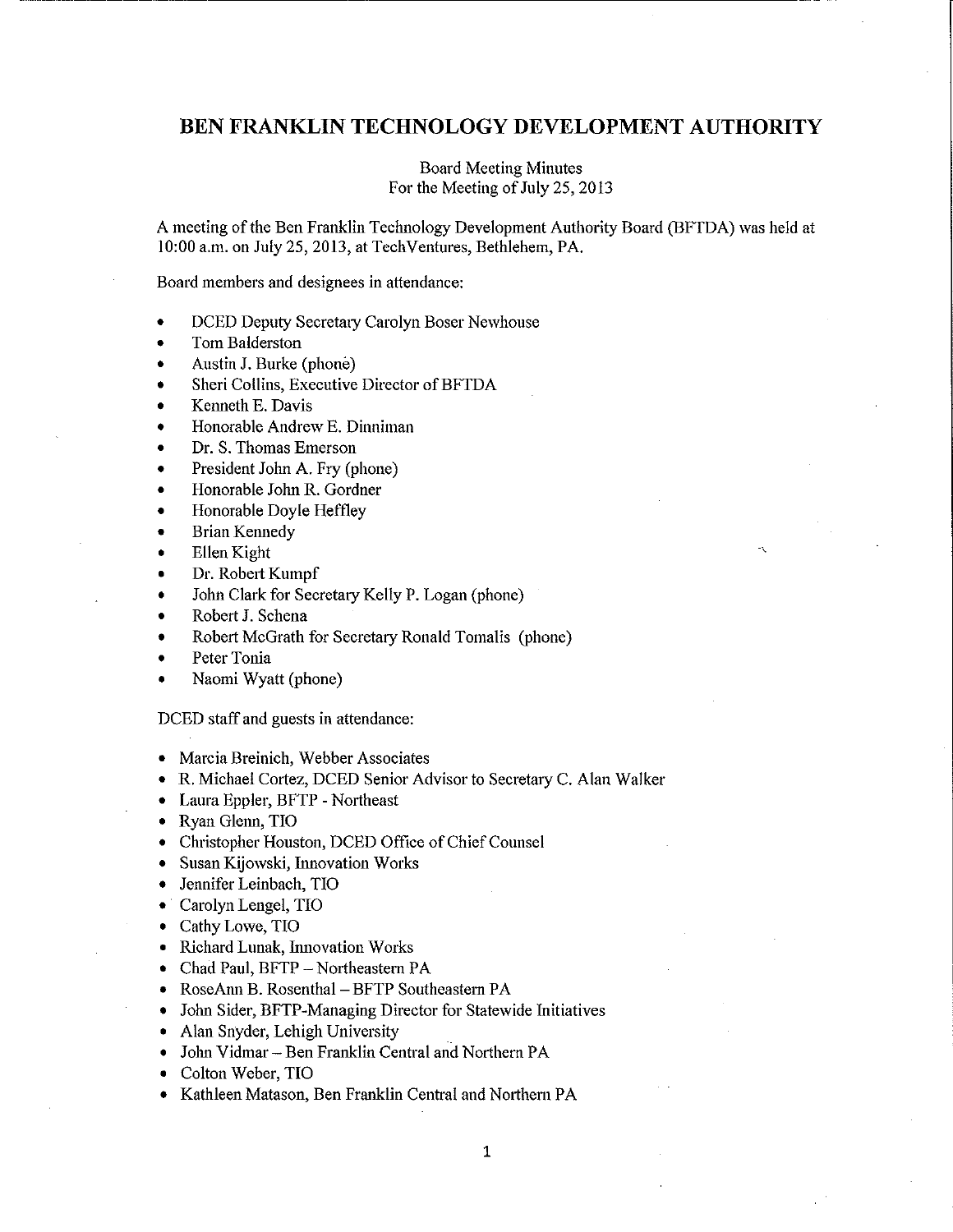# **I. Welcome and Opening Remarks**

Carolyn Boser Newhouse, Deputy Secretary for Innovation & Investments, called the meeting to order, welcomed board members and guests, and thanked Chad Paul and his staff for hosting the board meeting at TechVentures.

The Deputy Secretary introduced Dr. Alan Snyder, Lehigh University Vice President of Research, who presented an overview of the university-business ecosystem and the success of student startups.

#### **II. Approval of Minutes**

Deputy Secretary Newhouse requested a motion to approve the minutes of the April 4, 2013 board meeting. A motion to approve the minutes was made, seconded and approved by a unanimous vote of the board.

## **III. BFTDA Executive Director's Report**

Sheri Collins, Executive Director, recapped the need to do an audit and stated that DCED is working closely with Legal Counsel and the process for doing so. The Auditor General's office will charge the BFTDA to conduct the audit. It is anticipated that the audit will occur during the last quarter of 2013. Additionally, the board has determined that  $D \& O$  insurance coverage should be considered; staff is presently working with a Lancaster area broker to source bids for coverage.

## **IV. Financial Review**

Ryan Glenn, DCED's Venture Capital Advisor, Ben Franklin Coordinator, and Assistant Treasurer for this board, presented unaudited financial statements and subsidiary schedules dated May 31, 2013.

The board engaged in discussion of budget-related topics which concluded with a motion, which was seconded and approved, to enact the budget as presented with the exception of KIN, IPart, University Commercialization, PA Angel Network and Venture Capital Investments. Board directed staff to form a working group of the board to address these discretionary funds held by the BFTDA.

A motion to approve the budget with an allocation of \$4.25 Million to each of the four Ben Franklin Technology Partners with the exception of KIN, iPart, University Commercialization, PA Angel Network, and Capital Investments, was made, seconded, and approved by a vote of the Board.

Sheri Collins stated that staff has been researching when contracts were set and their current status to detennine why universities have not drawn down funds. When committed funds lapse and remain unused, they are returned for use in other projects.

A board member asked what happens as Innovate PA begins to be rolled out. What is the timing of when credits are sold? Staff responded that the sale process and cash flow plan will be brought to the board once determined. A working group kicks of its first meeting on August 6 to set time frames as well as a strategic plan for moving forward.